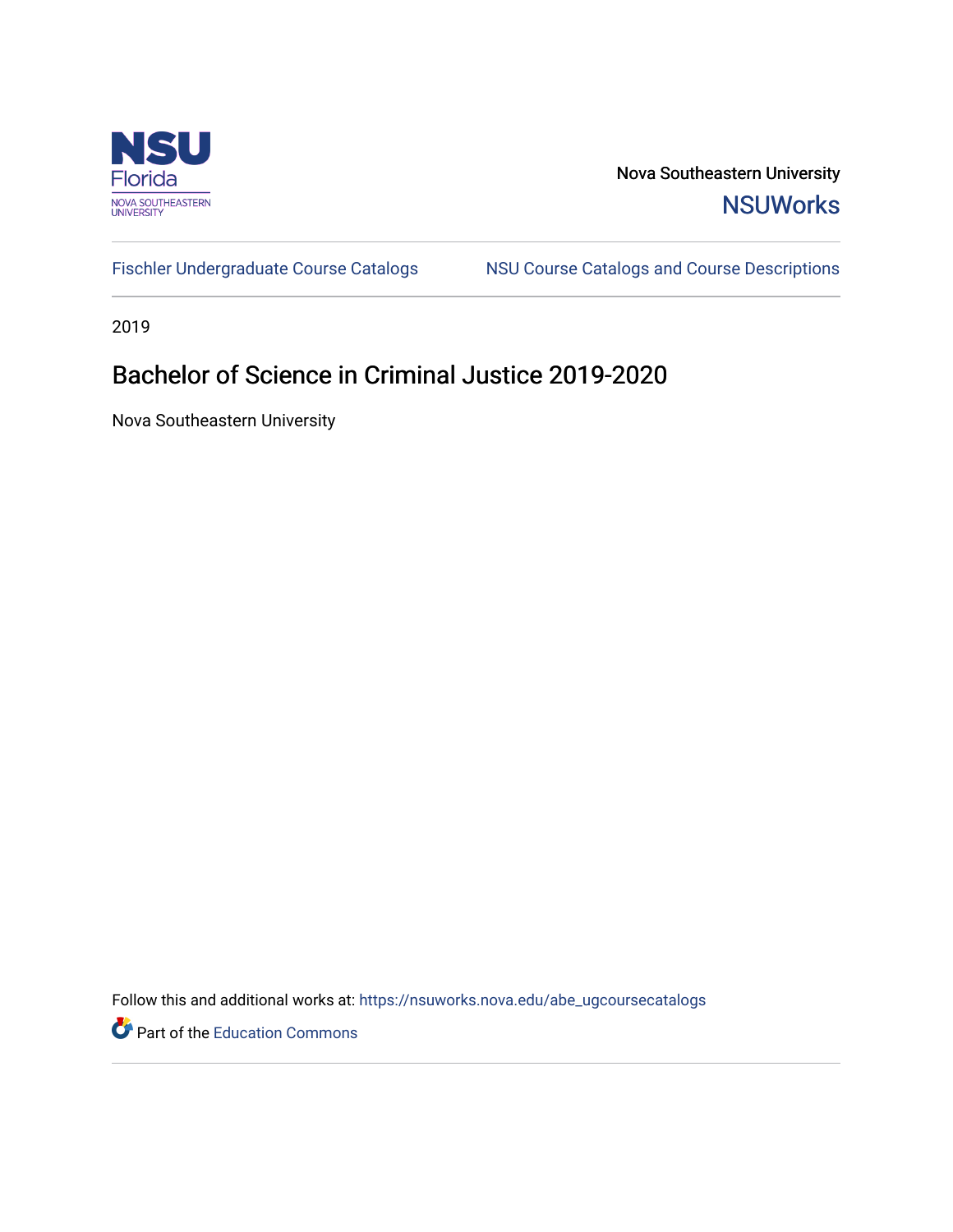

## **DEGREE CURRICULUM SHEET |2019-2020 CATALOG Abraham S. Fischler College of Education Bachelor of Science in Criminal Justice**

| FIRST YEAR SEMINAR                               |         |                   |
|--------------------------------------------------|---------|-------------------|
| Course                                           |         | Credits Frequency |
| UNIV 1000: First Year Seminar                    | 3       | FW                |
| <b>Total First Year Seminar Credits</b>          | 3       |                   |
| <b>GENERAL EDUCATION REQUIREMENTS</b>            |         |                   |
| Area/Course                                      | Credits | Frequency         |
| <b>Written Composition</b>                       |         |                   |
| 6 credits at or above COMP 1500                  |         |                   |
| Open Written Communication                       | 3       | FW                |
| Open Written Communication                       | 3       | FW                |
| Mathematics                                      |         |                   |
| 6 credits at or above MATH 1040                  |         |                   |
| Open Math                                        | 3       | <b>FW</b>         |
| Open Math                                        | 3       | FW                |
| Arts & Humanities                                |         |                   |
| 6 credits in HIST, ARTS, PHIL, HUMN, LITR, THEA, |         |                   |
| FILM, MUSC, DANC, WRIT, foreign language         |         |                   |
| Open Arts & Humanities                           | 3       | FW                |
| Open Arts & Humanities                           | 3       | <b>FW</b>         |
| Social & Behavioral Sciences                     |         |                   |
| 6 credits in PSYC, SOCL, ANTH, ECN, COMM, GEOG,  |         |                   |
| GEST, INST, POLS                                 |         |                   |
| Open Social & Behavioral Sciences                | 3       | <b>FW</b>         |
| Open Social & Behavioral Sciences                | 3       | FW                |
| Science                                          |         |                   |
| 6 credits in BIOL, MBIO, CHEM, SCIE, ENVS, PHYS  |         |                   |
| Open Science                                     | 3       | <b>FW</b>         |
| Open Science                                     | 3       | <b>FW</b>         |
| <b>Total General Education Credits</b>           | 30      |                   |

*NOTE: Some General Education courses may also fulfill major requirements.* 

| <b>OPEN ELECTIVES</b>               |    |
|-------------------------------------|----|
| Take 36 open elective credits*      | 36 |
| <b>Total Open Electives Credits</b> | 36 |

| <b>MAJOR</b>                                                              |    |                          |  |  |  |
|---------------------------------------------------------------------------|----|--------------------------|--|--|--|
| Course                                                                    |    | <b>Credits Frequency</b> |  |  |  |
| CRJU 1100: Introduction to Criminal Justice                               | 3  | <b>FW</b>                |  |  |  |
| CRJU 1200: Criminal Law                                                   | 3  | FW                       |  |  |  |
| CRJU 2000: Constitutional Issues (Pre CRJU 1100)                          | 3  | F                        |  |  |  |
| CRJU 2220: Criminology (Pre CRJU 1100)                                    | 3  | FW                       |  |  |  |
| CRJU 2400: Court Systems and Procedures (Pre CRJU 1100)                   | 3  | F                        |  |  |  |
| CRJU 2500: Ethical Dilemmas and Decisions in Criminal Ju: (Pre CRJU 1100) | 3  | W                        |  |  |  |
| CRJU 2600: Multiculturalism and Crime (Pre CRJU 1100)                     | 3  | <b>FW</b>                |  |  |  |
| CRJU 3100: Juvenile Delinquency (Pre CRJU 1100)                           | 3  | W                        |  |  |  |
| CRJU 3220: Policing (Pre CRJU 1100)                                       | 3  | F                        |  |  |  |
| CRJU 3250: Interview, Interrogat, & Report Writing<br>(Pre CRJU 1100)     | 3  | W                        |  |  |  |
| CRJU 3300: Corrections in America (Pre CRJU 1100)                         | 3  | F                        |  |  |  |
| CRJU 3400: Criminal Invesitgations (Pre CRJU 1100)                        | 3  | F                        |  |  |  |
| CRJU 4000: Victimology<br>(Pre CRJU 2220)                                 | 3  | W                        |  |  |  |
| CRJU 4500: Research Methods in Criminal Justice<br>(Pre CRJU 2220)        | 3  | F                        |  |  |  |
| (Pre CRJU 4500)<br>CRJU 4880: Senior Seminar                              | 3  | W                        |  |  |  |
| <b>Total Major Core</b>                                                   | 45 |                          |  |  |  |
| <b>Major Electives</b>                                                    |    |                          |  |  |  |
| Select 9 credits from the following:                                      |    |                          |  |  |  |
| CRJU 3500: Probation, Parole & Comm Corrects<br>Pre CRJU 3300             | 3  | F                        |  |  |  |
| No Preregs<br>CRJU 3600: Comparative Crim Jus - Spain                     | 3  | <b>WO</b>                |  |  |  |
| CRJU 3700: CSI Effect: Media & Crim Just<br>(Pre CRJU 1100)               | 3  | F                        |  |  |  |
| CRJU 4200: Terrorism & Homeland Security<br>(Pre CRJU 1100)               | 3  | W                        |  |  |  |
| (Pre CRJU 3220)<br>CRJU 4400: Police Org Behav & Mgmt                     | 3  | W                        |  |  |  |
| CRJU 4600: Gangs in America                                               | 3  | W                        |  |  |  |
| CRJU 4900: Special Topcs in Crim Justice<br>(Pre CRJU 1100)               | 3  | T                        |  |  |  |
| CRJU 4950: Internship in Criminal Justice<br>(See Catalog for Preregs)    | 3  | W                        |  |  |  |
| (Pre Psyc 1020 or 1020H)<br>PYSC 2450: Forensic Psychology                | 3  | W                        |  |  |  |
| PYSC 3270: The Psychology of Crim Behavior<br>(Pre Psyc 1020 or 1020H)    | 3  | <b>WO</b>                |  |  |  |
| 54<br>Total Major (Core + Elective) Credits                               |    |                          |  |  |  |

**\*Typically, 36 Open Elective credits are required. If the UNIV 1000 course is needed then only 33 Open Elective Credits are needed. Check with your advisor to ensure the Open Electives requirement has been met.** 

## **TOTAL CREDITS: 120**

*NOTE: Click on course link for detail course information including description and prerequisite requirements*

*Frequency Key: F-Every Fall; W-Every Winter; WO - Odd Year Winter; I-Infrequent*